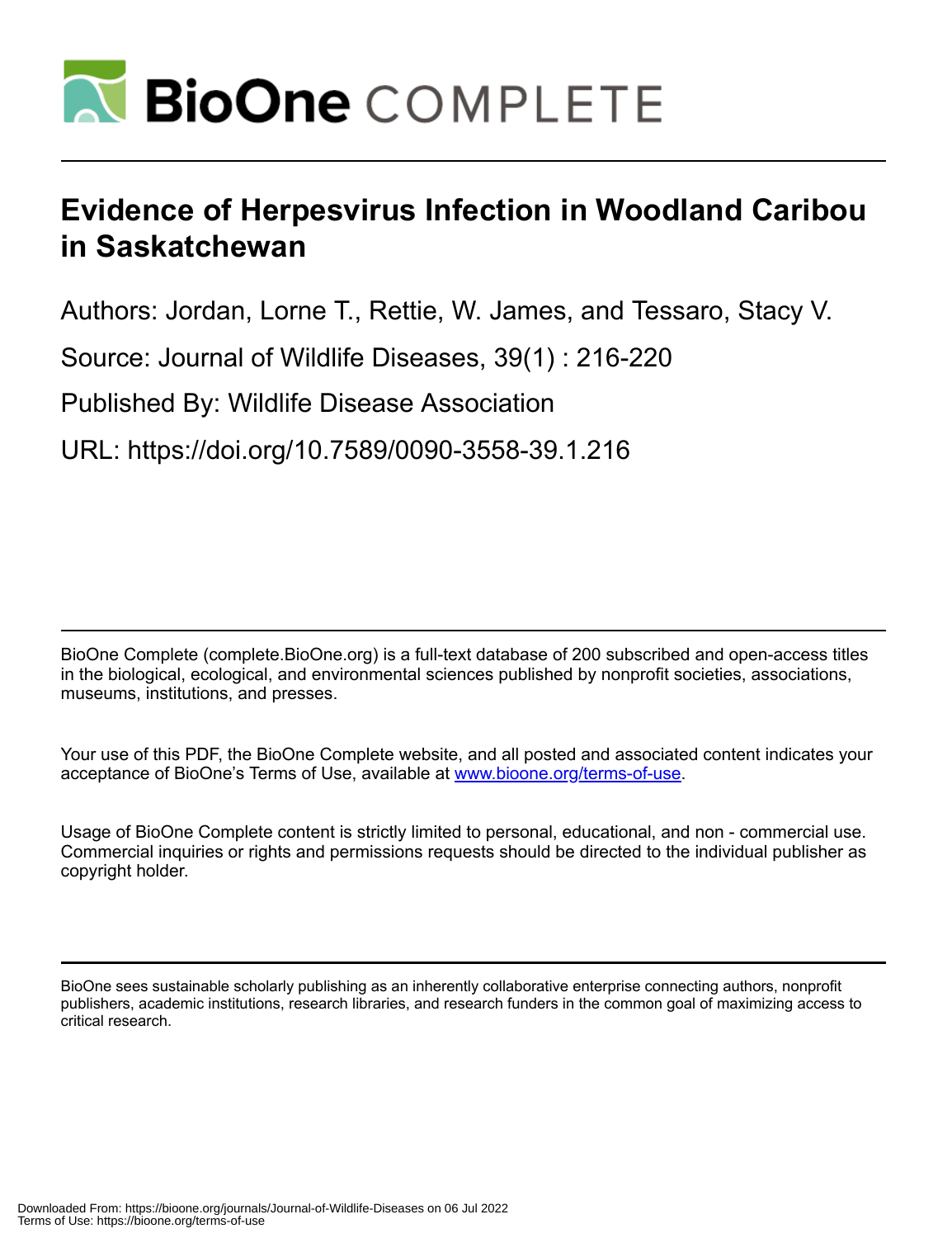## **SHORT COMMUNICATIONS**

### **Evidence of Herpesvirus Infection in Woodland Caribou in Saskatchewan**

Lorne T. Jordan,<sup>1, 3</sup> W. James Rettie,<sup>2</sup> and Stacy V. Tessaro<sup>11</sup> Canadian Food Inspection Agency, Lethbridge Laboratory, P.O. Box 640, Township Road 9-1, Lethbridge, Alberta, Canada T1J 3Z4; <sup>2</sup> Department of Biology, University of Saskatchewan, 112 Science Place, Saskatoon, Saskatchewan, Canada S7N 5E2; <sup>3</sup> Corresponding author (email: jordanlt@inspection.gc.ca)

ABSTRACT: Sera were collected from 40 female and two male woodland caribou (*Rangifer tarandus caribou*) in Saskatchewan (Canada) from March 1992 to January 1995, inclusive. The samples were examined for antibodies against smooth *Brucella* spp., five serovars of *Leptospira interrogans,* bovine viral diarrhea virus, and bovine herpesvirus 1 (BHV-1). Twenty-two (52%) of 42 sera exhibited positive reactions to BHV-1 by a modified serum neutralization test, and the prevalence correlated positively with the age of the animals. No antibodies were detected against the other pathogens. This is the first reported evidence of herpesvirus infection in isolated populations of woodland caribou in western Canada.

*Key words:* Bovine herpesvirus 1, bovine viral diarrhea, *Brucella* spp., cervid herpesvirus, *Leptospira interrogans, Rangifer tarandus caribou,* serologic survey, woodland caribou.

In 2000, the boreal population of woodland caribou (*Rangifer tarandus caribou*) in Canada was designated as threatened by the Committee on the Status of Endangered Wildlife in Canada, and this was recently confirmed in May 2002 (www.coseic.gc.ca). Several subpopulations, including those in Saskatchewan (Canada), have shown continued decline in numbers (Rettie et al., 1998). Sera were obtained from isolated populations of woodland caribou during the early 1990s as part of a major study of factors influencing these animals in Saskatchewan. The samples were tested to determine whether some common pathogens or antigenically-related agents of livestock and wild ungulates were present that might contribute to the decline in the number of these animals.

The caribou were tested for brucellosis because *Brucella suis* biovar 4 is enzootic and pathogenic in barren ground caribou (*R. tarandus groenlandicus*) populations in Canada (Tessaro and Forbes, 1986). In addition, the caribou were tested for exposure to *Leptospira interrogans* because there is little information about the occurrence in wildlife and ecology of this potential pathogen within the ecosystem inhabited by woodland caribou. We were also particularly interested to determine whether these animals had antibodies against bovine herpesvirus 1 (BHV-1) and bovine viral diarrhea virus (BVDV) because a high prevalence of antibodies against these viruses has been reported in woodland caribou in Quebec (Canada) (El-Azhary et al., 1979, 1981) and because European reindeer (*R. tarandus tarandus*) are hosts of cervid herpesvirus 2 (Ek-Kommonen et al., 1986).

Sera were collected from 40 female and two male woodland caribou in Saskatchewan (approximately  $54-56^{\circ}N$ ,  $104 108°W$ , from March 1992 to January 1995, inclusive. Ages of 31 of the females and both males were determined by cementum annuli counts (Miller, 1974). Samples were collected during the winter, between December 13th and March 14th.

The buffered plate agglutination test (BPAT; Stemshorn et al., 1985) was used to test sera for antibodies against *Brucella* spp. (*B. suis, B. abortus,* and *B. melitensis*). This assay cannot differentiate between antibodies produced to these three species. The microagglutination test (MAT; Gale and Howard, 1997) was used to detect antibodies against *L. interrogans* ser-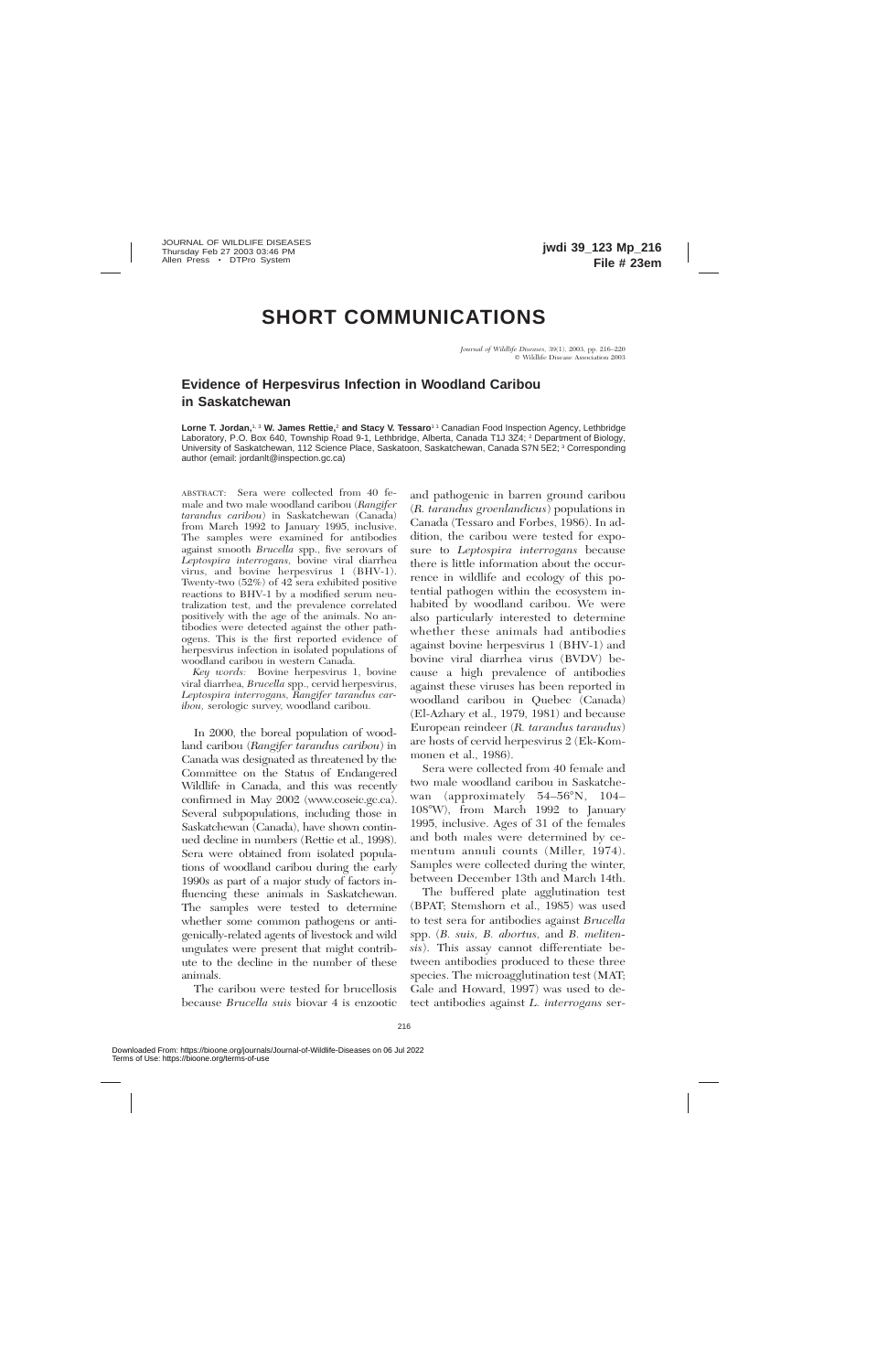| Number of caribou with BHV-1 antibody titer |          |               |          |          |                |                |          |          |                 |
|---------------------------------------------|----------|---------------|----------|----------|----------------|----------------|----------|----------|-----------------|
| Age (yr)                                    | Negative | 1:2           | 1:4      | 1:8      | 1:16           | 1:32           | 1:64     | 1:128    | Positive/total  |
| $<$ 3                                       | 9        | $\theta$      | $\Omega$ |          | $\theta$       | $\theta$       | O        | 0        | $1/10^a$ (10%)  |
| $3 - 6$                                     | 3        | 3             |          | $\Omega$ | $\mathfrak{2}$ | $\theta$       | 0        |          | $7/10^a$ (70%)  |
| >6                                          |          | $\theta$      | $\Omega$ | 5        | 3              | $\mathfrak{2}$ | $\theta$ | $\theta$ | $10/11^a (91%)$ |
| Unknown                                     | 5        | $\theta$      |          |          | $\Omega$       | $\theta$       | $\Omega$ | 2        | 4/9(44%)        |
| Total                                       | 18       | $\mathcal{S}$ |          |          | 5              | $\mathfrak{2}$ | $\Omega$ | 3        | 22/40 (55%)     |

TABLE 1. Prevalence, by age of animal and titer, of antibodies to bovine herpesvirus 1 (BHV-1) in 40 female woodland caribou from Saskatchewan.

<sup>a</sup> Difference in prevalence among age groups is significant (Chi-square,  $P<0.001$ ).

ovars pomona, copenhageni, canicola, hardjo, and grippotyphosa.

Serum neutralization (SN) tests were used to detect antibodies to BVDV and BHV-1. For these tests, sera were heat inactivated at 56 C for 30 min prior to testing. For detection of antibodies to BVDV, serial two-fold dilutions of sera were incubated for 1 hr with 100 50% tissue culture infectious doses  $(TCID_{50})$  of cytopathic Singer strain of BVDV (Agriculture and Agrifood Canada, Diagnostic Virology Laboratory, Hull, Quebec) prior to addition of Madin-Darby bovine kidney cells (MDBK; Dr. H. Bielefeldt-Ohman, Veterinary Infectious Diseases Organization, Saskatoon, Saskatchewan). Plates were incubated at 37 C in  $5\%$  CO<sub>2</sub> for 3 days and then examined microscopically. Antibodies to BHV-1 were detected by a modified SN test in which sera were incubated with the challenge virus (Colorado strain BHV-1, 100 TCID50; Agriculture and Agrifood Canada, Diagnostic Virology Laboratory) for 24 hr prior to addition of trypsinized cells (Deregt et al., 1993; Van Oirschot, 1996). For the SN tests, antibody titer was determined to be the highest dilution of sera (final dilution after addition of virus) which completely inhibited viral cytopathic effect (Deregt et al., 1992). A titer of 1:2 was the threshold for positive/negative determinations.

Chi-square analysis (Microsoft Excel 97 SR-2 software, Microsoft Corporation, Redmond, Washington, USA). Following a significance test for differences in antibody prevalence among age groups, the data were partitioned and tested for differences in the prevalence of antibodies between successively older age groups (Siegel and Castellan, 1988).

The woodland caribou ranged in age from 8 mo to 15 yr. No antibodies were detected against *Brucella* spp., the five serovars of *L. interrogans,* or BVDV. Antibodies against BHV-1, with titers ranging from 1:2 to 1:128, were found in 22 (55%) of 40 female caribou (Table 1), but both yearling males were negative. Prevalence of antibodies to BHV-1 differed significantly ( $\chi^2$ =14.95, df=2, *P*<0.001) with age in the 31 females where age data were available (Table 1). Prevalence of antibodies to BHV-1 was higher in animals older than 3 yr than in animals younger than 3 yr  $(\chi^2=14.00, df=1, P<0.001)$ .

These data indicate that either BHV-1 or another herpesvirus with antigenic similarity to BHV-1 is present in the Saskatchewan woodland caribou population. The latter explanation seems more probable because these animals historically have been isolated from livestock and caribou with antibody to BHV-1 in this study came from several subpopulations that became relatively isolated from each other by forest fragmentation after the mid-1960s (Rettie and Messier, 1998). Cervid herpesvirus 1 of European red deer (*Cervus elaphus*) and cervid herpesvirus 2 of European reindeer (*Rangifer tarandus*) both demonstrate significant antigenic cross-reactivity with BHV-1 in neutralization tests and enzyme-linked immunosorbent assays (Nixon et al., 1988; Lyaku et al., 1992).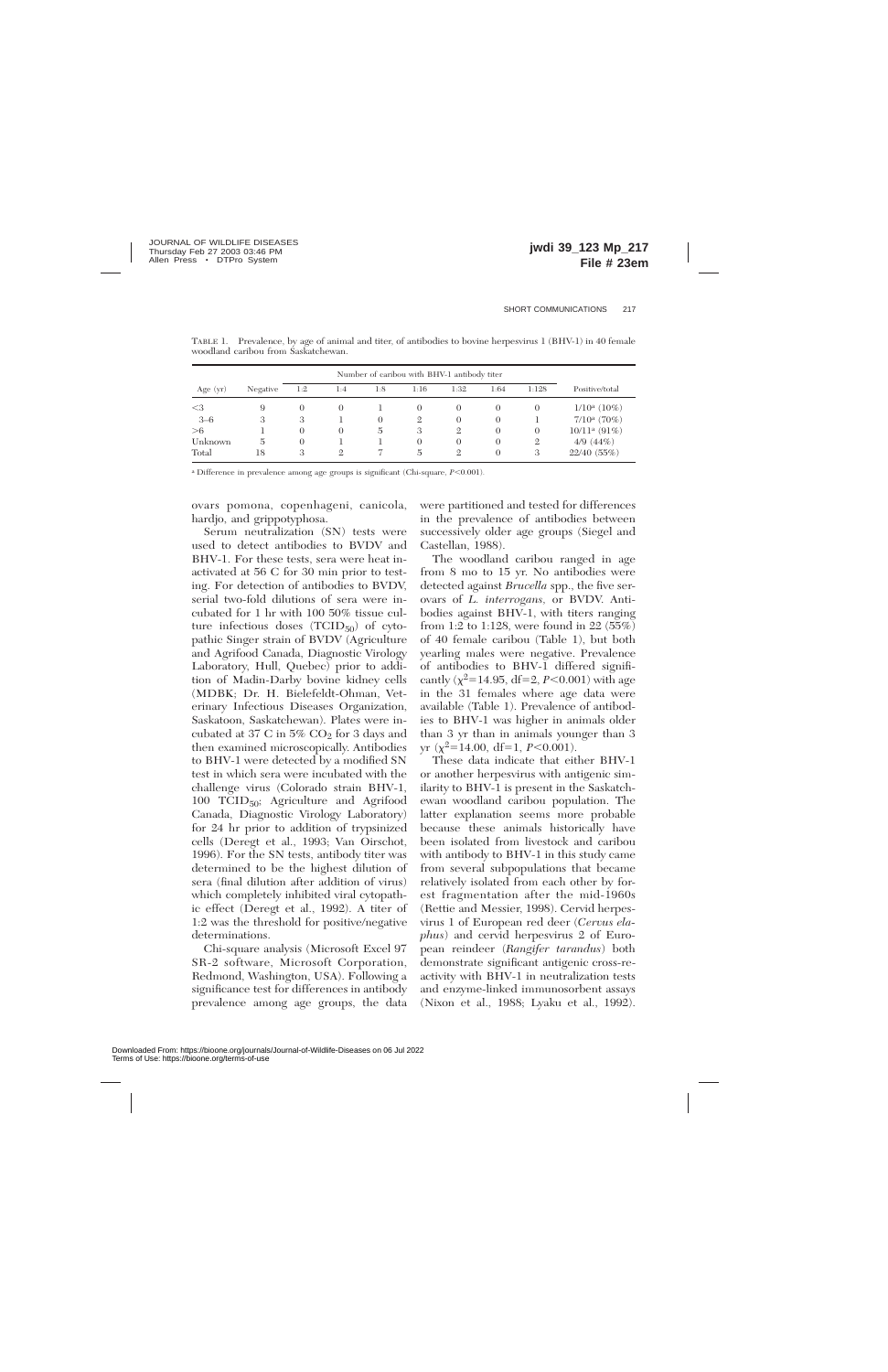Thus, the possibility of there being a unique herpesvirus in woodland caribou cannot be precluded. It is also possible that woodland caribou in the study area have been exposed to a virus found in other ungulates in this area, which include elk (*Cervus elaphus*), moose (*Alces alces*), and white-tailed deer (*Odocoileus virginianus*).

Antibodies to BHV-1 have been reported in reindeer in Alaska (Dieterich, 1981) and woodland caribou in Quebec (El-Azhary et al., 1979, 1981). However, the identity of the herpesvirus(es) responsible for antibodies in these subspecies of *R. tarandus* has not been determined. Ek-Kommonen et al. (1982), using a 24 hr incubation test, reported that 69 (23%) of 300 domestic reindeer in Finland, but not cattle in the same area, had SN antibodies to BHV-1. Shortly thereafter, they isolated a reindeer-specific herpesvirus (cervid herpesvirus 2) from these animals (Ek-Kommonen et al., 1986). In Canada, antibodies to BHV-1 have been reported in other species of cervids including elk in southwestern Alberta (Kingscote et al., 1987) and white-tailed deer on Anticosti Island, Quebec (Lamontagne et al., 1989), but not in a sample of moose from Alberta (Thorsen and Henderson, 1971). Prior to this study, elk from Elk Island National Park in central Alberta were translocated to woodland caribou habitat in Saskatchewan (Arsenault, 1998) and there is serologic evidence of exposure to BHV-1 in elk from elsewhere in Alberta (Kingscote et al., 1987). A herpesvirus with similarities to equine herpesvirus 4 was isolated from captive fallow deer (*Dama dama*) in Alberta (Thorsen et al., 1977; Kinyili and Thorsen, 1979). Recently a unique herpesvirus showing antigenic relatedness to BHV-1 was isolated from an elk in Saskatchewan (Deregt et al., 2000). Hence, one or more species-specific herpesviruses, possibly related to cervid herpesvirus 2, may occur in woodland caribou. If so, one might expect that all vestigial subpopulations of woodland caribou in North America could be infected.

Whether the herpesvirus has any effect on the health of individual woodland caribou or their populations is not known. Clinical disease has not been reported in reindeer infected with cervid herpesvirus 2. Cervid herpesvirus 1 has caused outbreaks of ocular disease in farmed red deer (Inglis et al., 1983; Nettleton et al., 1986). In cattle, bovine herpesvirus 1 is associated with respiratory disease, genital disease, abortion, conjunctivitis and, rarely, systemic disease (Radostits et al., 2000).

The taxonomy and biology of herpesviruses in Cervidae may be more complex than previously considered. We speculate that a unique herpesvirus is enzootic in woodland caribou populations. This would be best determined by antigenic and/or genetic analysis of a virus isolated from a woodland caribou.

The age-related increase in the prevalence of antibodies to BHV-1 in the woodland caribou is likely due to increased opportunity for infection and recrudescence of latent infection in older animals. Maternal antibodies to herpesvirus may occur in woodland caribou calves but this could not be assessed because the animals were  $\geq$ 8 mo of age. In domestic cattle, maternal antibody titers have generally decayed to undetectable levels by the modified IBR-SN test by that age (Cho et al., 2002).

None of the woodland caribou we sampled had antibodies to BVDV. In Quebec, woodland caribou in the George River herd had antibodies to BVDV (El-Azhary et al., 1979). Unpublished data suggest the occurrence of BVDV in Alaskan caribou and reindeer (University of Alaska, unpubl. data, cited in Dieterich, 1981). In other cervids, antibodies to BVDV have been reported in moose in southeastern Alberta (Thorsen and Henderson, 1971), elk in southwestern Alberta (Kingscote et al., 1987) and, in Britain, fallow deer, red deer, roe deer (*Capreolus capreolus*), and sika deer (*Cervus nippon*) (Lawman et al., 1978).

Absence of antibodies to *Brucella* spp. is interesting because *B. suis* biovar 4 is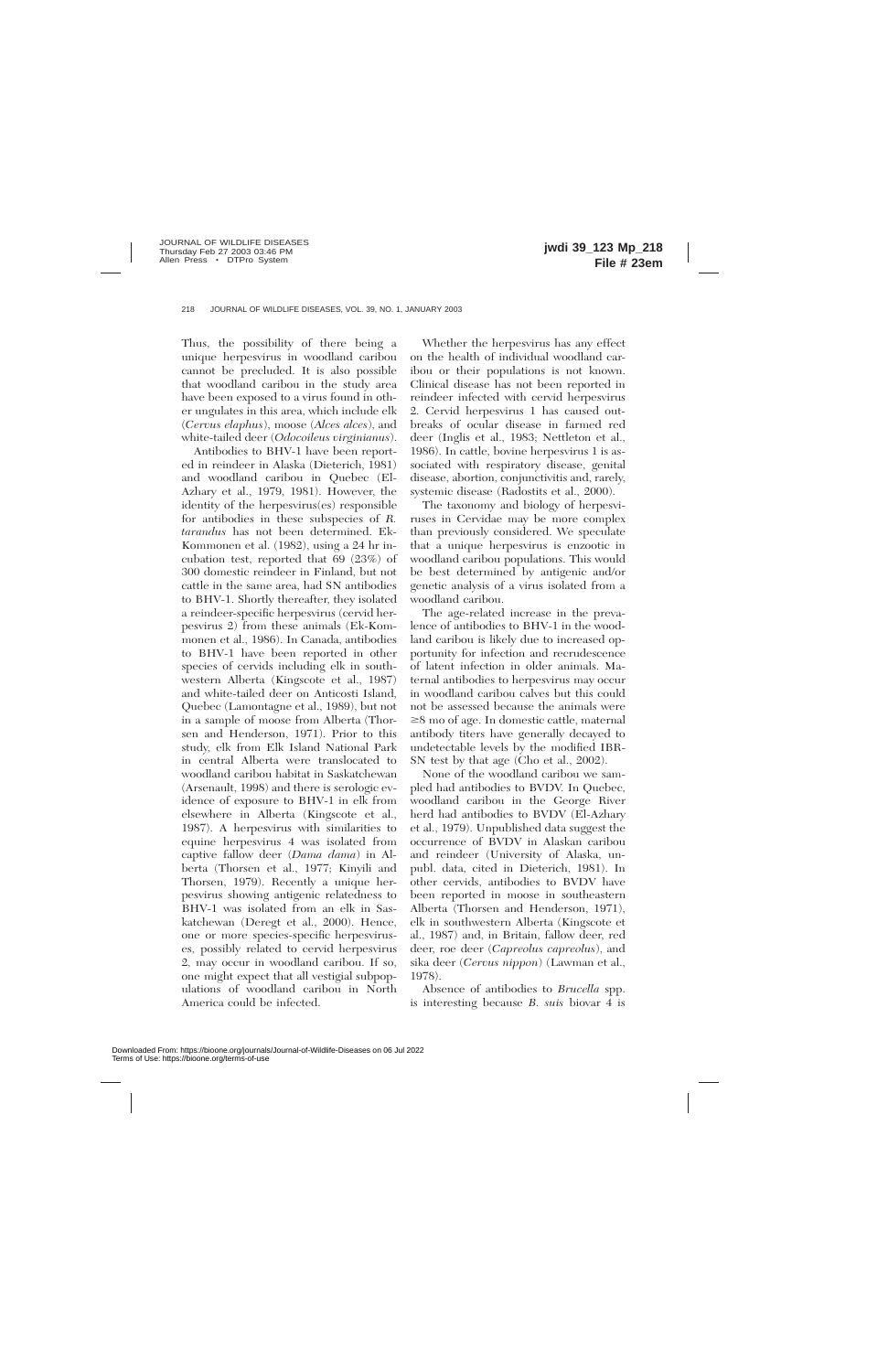enzootic in Canadian barren ground caribou populations (Tessaro and Forbes, 1986), including the Beverly herd which historically migrated into Saskatchewan during winter months. Zarnke and Yuill (1981) did not find *Brucella* antibodies in sera from 22 woodland caribou in the Fort McKay area of northern Alberta. Perhaps woodland caribou populations are free of the disease, which would be important in understanding the ecological history, biogeography, and epidemiology of *B. suis* biovar 4 in North America.

### **ACKNOWLEDGMENTS**

The authors acknowledge D. Patterson, C. Lukey, C. Howard, and S. Kenzie of the Canadian Food Inspection Agency, Lethbridge Laboratory, for the serologic testing. We also thank F. Messier of the University of Saskatchewan, Department of Biology, who provided the opportunity to collect samples as well as office space and logistical support to WJR.

#### **LITERATURE CITED**

- ARSENAULT, A. A. 1998. Saskatchewan elk (*Cervus elaphus*) management strategy. Saskatchewan Environment and Resource Management, Fish and Wildlife Technical Reports 98-1, Saskatoon, Saskatchewan, Canada, 90 pp.
- CHO, H.-J., S. C. ENTZ, G. T. GREEN, AND L. T. JOR-DAN. 2002. A blocking ELISA with improved sensitivity for the detection of passively acquired maternal antibodies to BHV-1. Canadian Veterinary Journal 43: 43–45.
- DEREGT, D., S. SMITHSON, AND G. C. KOZUB. 1992. A short incubation serum neutralization test for bovine viral diarrhea virus. Canadian Journal of Veterinary Research 56: 161–164.
- , H. J. CHO, AND G. C. KOZUB. 1993. A comparative evaluation of two sensitive serum neutralization tests for bovine herpesvirus-1 antibodies. Canadian Journal of Veterinary Research 57: 56–59.
- , L. T. JORDAN, S. VAN DRUNEN LITTEL-VAN DEN HURK, S. MASRI, S. V. TESSARO, AND S. A. GILBERT. 2000. Antigenic and molecular characterization of a genital herpesvirus isolated from a North American elk. American Journal of Veterinary Research 61: 1614–1618.
- DIETERICH, R. A. 1981. Respiratory viruses. *In* Alaskan wildlife diseases, Dieterich, R. A. (ed.). University of Alaska, Fairbanks, Alaska, pp. 28–29.
- EK-KOMMONEN, C., P. VEIJALAINEN, M. RANTALA, AND E. NEUVONEN. 1982. Neutralizing antibodies to bovine herpesvirus 1 in reindeer. Acta Veterinaria Scandinavica 123: 565–569.

, S. PELKONEN, AND P. F. NETTLETON. 1986. Isolation of a herpesvirus serologically related bovine herpesvirus 1 from a reindeer (*Rangifer tarandus*). Acta Veterinaria Scandinavica 27: 299–301.

- ELAZHARY, M. A. S. Y., R. S. ROY, AND J. L. FRECH-ETTE. 1979. Serological evidence of IBR and BVD infection of caribou (*Rangifer tarandus*). The Veterinary Record 105: 336.
- , J. L. FRECHETTE, A. SILIM, AND R. S. ROY. 1981. Serological evidence of some bovine viruses in the caribou (*Rangifer tarandus caribou*) in Quebec. Journal of Wildlife Diseases 17: 609– 612.
- GALE, S. P., AND C. HOWARD. 1997. The microscopic agglutination test (MAT) for the detection of antibody to one or more serovars of *Leptospira* species. Version 2.0, Laboratories Directorate, Canadian Food Inspection Agency, Nepean, Ontario, Canada, 29 pp.
- INGLIS, D. M., J. M. BOWIE, M. J. ALLAN, AND P. F. NETTLETON. 1983. Ocular diseases in red deer calves associated with a herpesvirus infection. The Veterinary Record 113: 182–183.
- KINGSCOTE, B. F., W. D. G. YATES, AND G. B. TIFFIN. 1987. Diseases of wapiti utilizing cattle range in southwestern Alberta. Journal of Wildlife Diseases 23: 86–91.
- KINYILI, J. H., AND J. THORSEN. 1979. Antigenic comparisons between herpesviruses isolated from fallow deer in Alberta and the viruses of infectious bovine rhinotracheitis, equine rhinopneumonitis and DN-599, a non-IBR bovine herpesvirus. Journal of Wildlife Diseases 15: 339–341.
- LAMONTAGNE, L., L. SADI, AND R. JOYAL. 1989. Serological evidence of bovine herpesvirus 1-related virus infection in the white tailed deer population on Anticosti Island, Quebec. Journal of Wildlife Diseases 25: 202–205.
- LAWMAN, M. J. P., D. EVANS, E. P. J GIBBS, A. MCDIARMID, AND L. ROWE. 1978. A preliminary survey of British deer for antibody to some virus diseases of farm animals. British Veterinary Journal 134: 85–91.
- LYAKU, J. R. S., P. J. NETTLETON, AND P. F. MARSDEN. 1992. A comparison of serological relationships among five ruminant alphaherpesviruses by ELISA. Archives of Virology 124: 333–341.
- MILLER, F. L. 1974. Age determination of caribou by annulations in dental cementum. Journal of Wildlife Management 38: 47–53.
- NETTLETON, P. F., J. A. SINCLAIR, J. A. HERRING, D. M. INGLIS, T. J. FLETCHER, H. M. ROSS, AND M. A. BONNIWELL. 1986. Prevalence of herpesvirus infection in British red deer and investigations of further disease outbreaks. The Veterinary Record 118: 267–270.
- NIXON, P., S. EDWARDS, AND H. WHITE. 1988. Serological comparisons of antigenically related